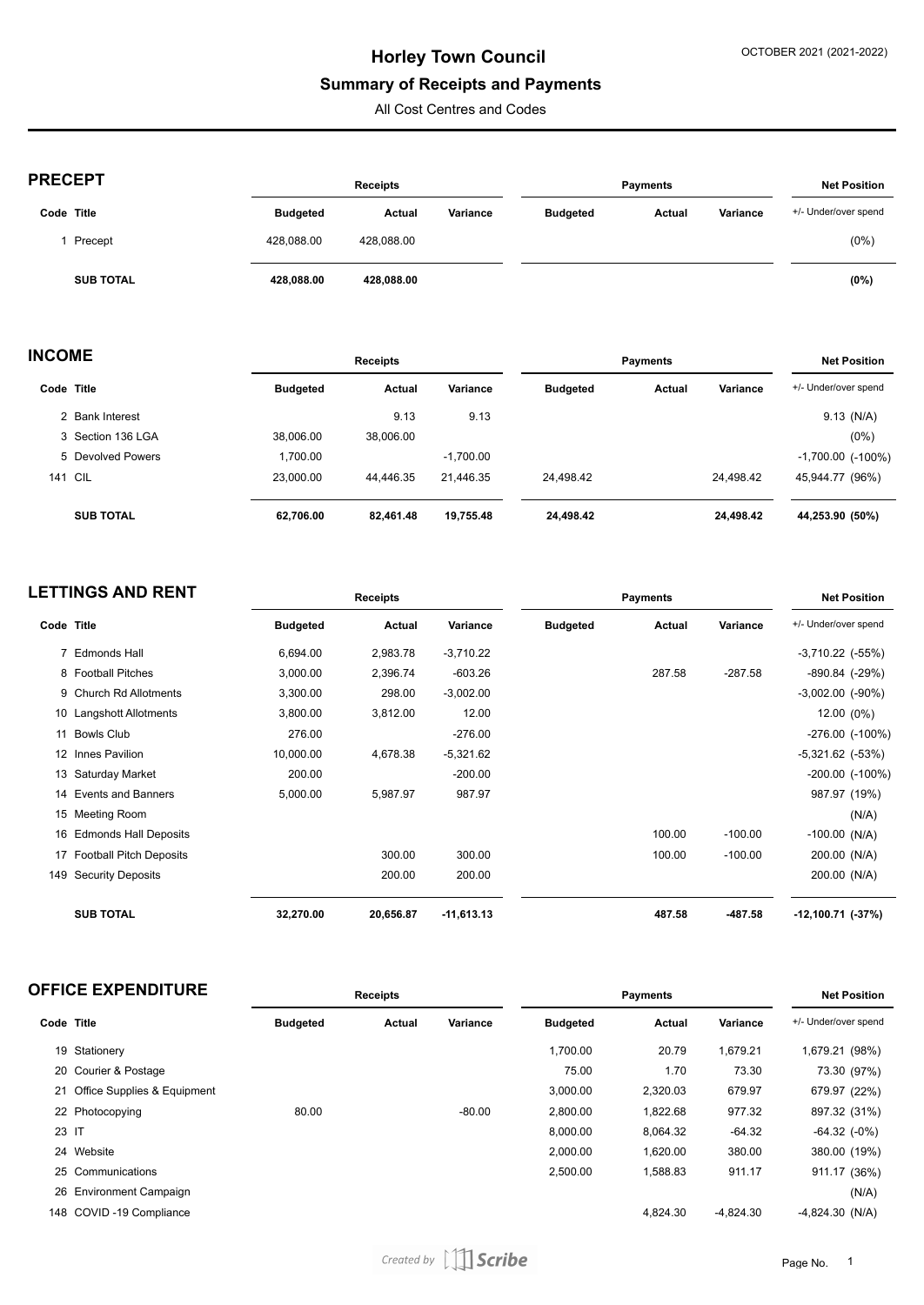## **Summary of Receipts and Payments**

All Cost Centres and Codes

| <b>SUB TOTAL</b> | 80.00 | $-80.00$ | 20,075.00 | 20,262.65 | $-187.65$ | $-267.65$ $(-1%)$ |
|------------------|-------|----------|-----------|-----------|-----------|-------------------|
|                  |       |          |           |           |           |                   |
|                  |       |          |           |           |           |                   |
|                  |       |          |           |           |           |                   |

|            | <b>SALARIES AND PENSIONS</b>  | <b>Receipts</b> |        |          |                 | <b>Net Position</b> |             |                      |
|------------|-------------------------------|-----------------|--------|----------|-----------------|---------------------|-------------|----------------------|
| Code Title |                               | <b>Budgeted</b> | Actual | Variance | <b>Budgeted</b> | Actual              | Variance    | +/- Under/over spend |
|            | 30 Net Salaries               |                 |        |          | 116,000.00      | 64,219.27           | 51,780.73   | 51,780.73 (44%)      |
|            | 31 PAYE                       |                 |        |          | 18.000.00       | 8,721.65            | 9,278.35    | 9,278.35 (51%)       |
|            | 32 NI Employee                |                 |        |          | 10.000.00       | 2,864.16            | 7,135.84    | 7,135.84 (71%)       |
|            | 33 NI Employer                |                 |        |          | 14,800.00       | 4,581.60            | 10,218.40   | 10,218.40 (69%)      |
|            | 34 SCC Pension Employee       |                 |        |          | 18.200.00       | 9,837.42            | 8,362.58    | 8,362.58 (45%)       |
|            | 35 SCC Pension Employer       |                 |        |          | 28,000.00       | 8,821.56            | 19,178.44   | 19,178.44 (68%)      |
| 151        | Long Service Award            |                 |        |          |                 | 1,250.00            | $-1,250.00$ | $-1,250.00$ (N/A)    |
| 156        | Student/Postgraduate Loan Ded |                 |        |          |                 | 111.00              | $-111.00$   | $-111.00$ (N/A)      |
|            | <b>SUB TOTAL</b>              |                 |        |          | 205.000.00      | 100.406.66          | 104.593.34  | 104,593.34 (51%)     |

| <b>OFFICE MAINTENANCE &amp; REF</b> | <b>Receipts</b> | Pavments | <b>Net Position</b> |
|-------------------------------------|-----------------|----------|---------------------|
|                                     |                 |          |                     |

| Code Title |                                | <b>Budgeted</b> | Actual | Variance | <b>Budgeted</b> | Actual    | Variance  | +/- Under/over spend |
|------------|--------------------------------|-----------------|--------|----------|-----------------|-----------|-----------|----------------------|
|            | 38 Maintenance & Repairs       |                 |        |          | 3.550.00        | 1.441.73  | 2,108.27  | 2,108.27 (59%)       |
|            | 39 Cleaning of hall and office |                 |        |          | 15,000.00       | 7,850.90  | 7,149.10  | 7,149.10 (47%)       |
|            | 40 Utilities                   |                 |        |          | 4.400.00        | 2.640.73  | 1,759.27  | 1,759.27 (39%)       |
| 41         | Rates                          |                 |        |          | 2,000.00        | 727.58    | 1,272.42  | 1,272.42 (63%)       |
|            | 42 Maintenance Contracts       |                 |        |          | 1.500.00        | 987.95    | 512.05    | 512.05 (34%)         |
|            | 43 Window Cleaning             |                 |        |          | 750.00          | 220.00    | 530.00    | 530.00 (70%)         |
|            | 45 Compliance and Regulatory   |                 |        |          | 5.000.00        | 1.555.09  | 3.444.91  | 3,444.91 (68%)       |
|            | <b>SUB TOTAL</b>               |                 |        |          | 32.200.00       | 15.423.98 | 16.776.02 | 16,776.02 (52%)      |

| <b>GENERAL</b> |                                |                 | Receipts |          |                 | <b>Net Position</b> |             |                      |
|----------------|--------------------------------|-----------------|----------|----------|-----------------|---------------------|-------------|----------------------|
| Code Title     |                                | <b>Budgeted</b> | Actual   | Variance | <b>Budgeted</b> | Actual              | Variance    | +/- Under/over spend |
|                | 50 PWLB Loan Repayment - Cound |                 |          |          | 19,545.00       | 23,570.28           | $-4,025.28$ | $-4,025.28$ $(-20%)$ |
| 51             | Bank charges                   |                 |          |          | 1,000.00        | 284.45              | 715.55      | 715.55 (71%)         |
|                | 52 Insurance                   |                 |          |          | 8,755.00        | 7,308.61            | 1,446.39    | 1,446.39 (16%)       |
|                | 53 Legal and professional fees |                 |          |          | 13,225.00       | 2,858.20            | 10,366.80   | 10,366.80 (78%)      |
|                | 54 Audit fees                  |                 |          |          | 2,678.00        |                     | 2,678.00    | 2,678.00 (100%)      |
|                | 55 Subscriptions & Licences    |                 |          |          | 7,519.00        | 6,973.80            | 545.20      | 545.20 (7%)          |
| 60             | <b>Election Expenses</b>       |                 |          |          | 2,500.00        |                     | 2,500.00    | 2,500.00 (100%)      |
| 62             | <b>Chairman's Allowance</b>    |                 |          |          | 400.00          |                     | 400.00      | 400.00 (100%)        |
|                | 63 Cllr Expenses               |                 | 10.00    | 10.00    | 103.00          | 36.00               | 67.00       | 77.00 (74%)          |
|                | 64 Cllr Training               |                 |          |          | 800.00          | 290.00              | 510.00      | 510.00 (63%)         |
| 65             | <b>Staff Expenses</b>          |                 |          |          | 100.00          |                     | 100.00      | 100.00 (100%)        |
|                | 66 Staff Training              |                 |          |          | 1,500.00        | 110.00              | 1,390.00    | 1,390.00 (92%)       |
|                | 142 GDPR                       |                 |          |          |                 |                     |             | (N/A)                |
|                | 146 VAT Payment                |                 |          |          |                 |                     |             | (N/A)                |
| 157            | Town Badges                    |                 |          |          |                 | 1,148.00            | $-1,148.00$ | $-1,148.00$ (N/A)    |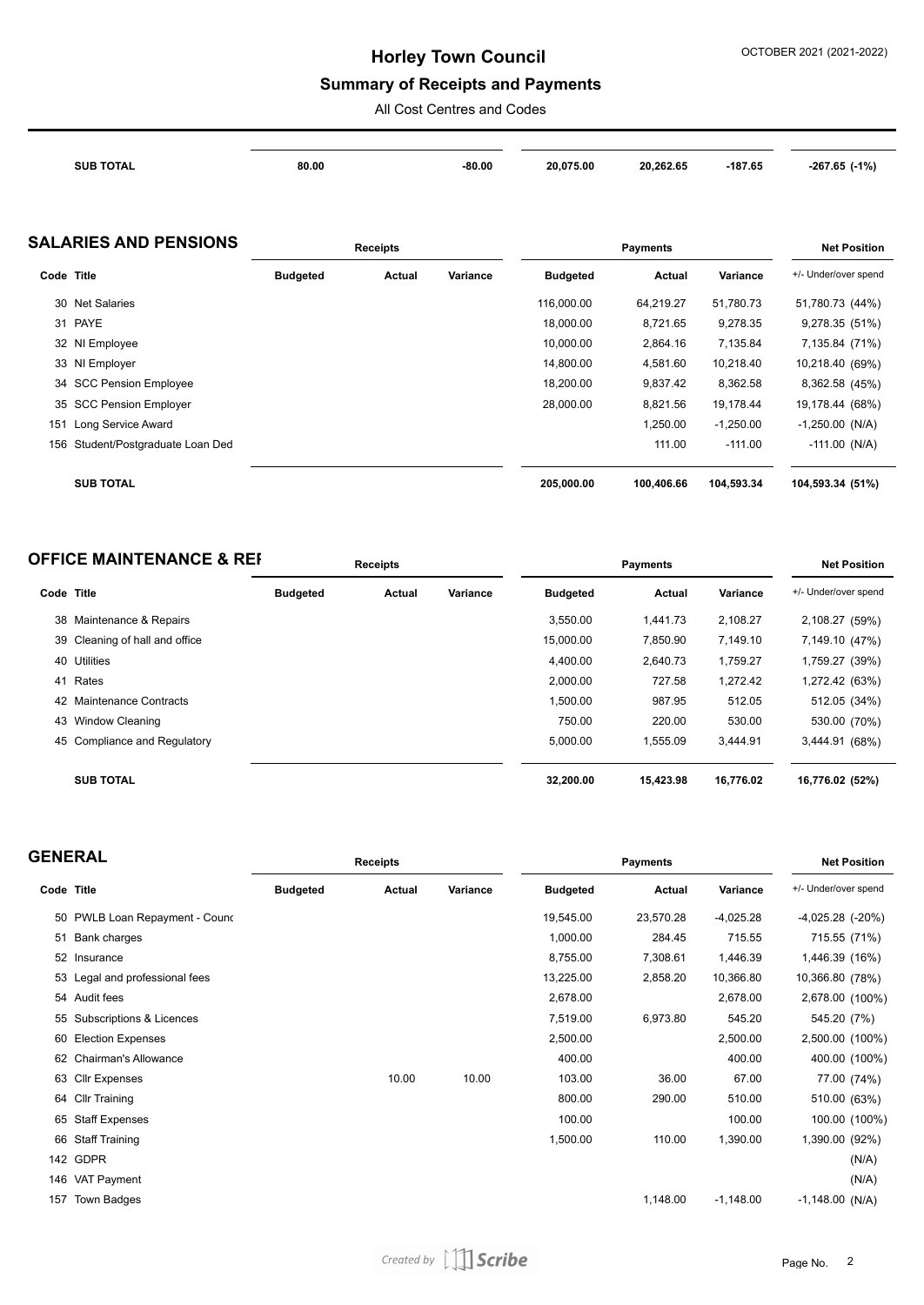## **Summary of Receipts and Payments**

All Cost Centres and Codes

| <b>SUB TOTAL</b> | 10.00 | 10.00<br>. | 58.125.00 | 42.579.34 | 15,545.66 | 15,555.66 (26%) |
|------------------|-------|------------|-----------|-----------|-----------|-----------------|
|                  |       |            |           |           |           |                 |

#### **GROUNDS MAINTENANCE Receipts Payments Net Position**

|            |                                    | <b>ITEREINIS</b> |        |          |                 | <b>ITEL L'ASILIAIL</b> |           |                      |
|------------|------------------------------------|------------------|--------|----------|-----------------|------------------------|-----------|----------------------|
| Code Title |                                    | <b>Budgeted</b>  | Actual | Variance | <b>Budgeted</b> | Actual                 | Variance  | +/- Under/over spend |
|            | 70 Contractors' Maint (HTC)        |                  |        |          | 52,000.00       | 23.858.40              | 28.141.60 | 28,141.60 (54%)      |
|            | 71 Contractors' Maint (Devolved Po |                  |        |          | 1,700.00        |                        | 1,700.00  | 1,700.00 (100%)      |
|            | 72 Playground Inspections          |                  |        |          | 8,549.00        | 4,871.00               | 3,678.00  | 3,678.00 (43%)       |
|            | 73 Playground Repairs              |                  |        |          | 7,210.00        | 530.00                 | 6,680.00  | 6,680.00 (92%)       |
|            | 74 Parks Furniture                 |                  |        |          | 5,150.00        | 1,013.00               | 4,137.00  | 4,137.00 (80%)       |
|            | 75 Signage                         |                  |        |          | 1,648.00        |                        | 1,648.00  | 1,648.00 (100%)      |
|            | 76 Pest Control                    |                  |        |          | 570.00          |                        | 570.00    | 570.00 (100%)        |
| 77         | <b>Tree Surgery</b>                |                  |        |          | 8,240.00        | 1,030.00               | 7,210.00  | 7,210.00 (87%)       |
|            | <b>SUB TOTAL</b>                   |                  |        |          | 85,067.00       | 31,302.40              | 53,764.60 | 53,764.60 (63%)      |

## **HORLEY RECREATION GROUNDER Receipts Payments Payments Payments Payments Payments**

| Code | <b>Title</b>                      | <b>Budgeted</b> | Actual   | Variance    | <b>Budgeted</b> | Actual   | Variance    | +/- Under/over spend   |  |
|------|-----------------------------------|-----------------|----------|-------------|-----------------|----------|-------------|------------------------|--|
|      | 79 Memorial Gardens               |                 |          |             | 3.605.00        | 1.740.00 | 1,865.00    | 1,865.00 (51%)         |  |
|      | 80 Ornamental Gardens             |                 |          |             | 1.545.00        |          | 1,545.00    | 1,545.00 (100%)        |  |
|      | 123 Grounds                       |                 |          |             | 2,060.00        | 691.33   | 1,368.67    | 1,368.67 (66%)         |  |
|      | 143 Cafe/Pavilion PWLB Loan Repay |                 |          |             | 27,556.00       |          | 27,556.00   | 27,556.00 (100%)       |  |
|      | 145 Pavilion Cafe Project Fund    |                 |          |             | 27,000.00       | 729.00   | 26,271.00   | 26,271.00 (97%)        |  |
| 153  | <b>Pavilion Cafe Utilities</b>    |                 | 1.925.38 | 1,925.38    |                 | 4,953.54 | $-4,953.54$ | $-3,028.16$ (N/A)      |  |
|      | 154 Pavilion Cafe Maintenance     |                 |          |             | 2.000.00        | 560.00   | 1.440.00    | 1,440.00 (72%)         |  |
| 155  | <b>Pavilion Cafe Rent</b>         | 6.000.00        |          | $-6.000.00$ |                 |          |             | $-6,000.00$ $(-100\%)$ |  |
|      | <b>SUB TOTAL</b>                  | 6,000.00        | 1,925.38 | -4,074.62   | 63,766.00       | 8,673.87 | 55,092.13   | 51,017.51 (73%)        |  |

| <b>COURT LODGE/INNES PAVILIC</b> |                                    | <b>Receipts</b> |        |          | <b>Payments</b> |          |          | <b>Net Position</b>  |  |
|----------------------------------|------------------------------------|-----------------|--------|----------|-----------------|----------|----------|----------------------|--|
| Code Title                       |                                    | <b>Budgeted</b> | Actual | Variance | <b>Budgeted</b> | Actual   | Variance | +/- Under/over spend |  |
| 86                               | Pitches/Playgrounds                |                 |        |          | 1.030.00        | 132.00   | 898.00   | 898.00 (87%)         |  |
| 87                               | Buildings - Refurbishment/Repai    |                 |        |          | 5,150.00        | 76.00    | 5,074.00 | 5,074.00 (98%)       |  |
|                                  | 88 Utilities                       |                 | 316.90 | 316.90   | 2.600.00        | 1.489.65 | 1.110.35 | 1,427.25 (54%)       |  |
|                                  | 89 Lease of land                   |                 |        |          | 1.00            |          | 1.00     | 1.00 (100%)          |  |
| 124                              | <b>Football Pavillion Cleaning</b> |                 |        |          | 2.300.00        | 1.446.15 | 853.85   | 853.85 (37%)         |  |
| 131                              | Maintenance Contracts              |                 |        |          | 1,000.00        | 516.39   | 483.61   | 483.61 (48%)         |  |
| 132                              | Innes Communications               |                 |        |          |                 |          |          | (N/A)                |  |
|                                  | <b>SUB TOTAL</b>                   |                 | 316.90 | 316.90   | 12,081.00       | 3,660.19 | 8,420.81 | 8,737.71 (72%)       |  |

| <b>MICHAEL CRESCENT</b>           |                 | <b>Receipts</b> |                            |                 | <b>Payments</b> |          |                      |
|-----------------------------------|-----------------|-----------------|----------------------------|-----------------|-----------------|----------|----------------------|
| Code Title                        | <b>Budgeted</b> | Actual          | Variance                   | <b>Budgeted</b> | Actual          | Variance | +/- Under/over spend |
| <b>Rates &amp; Utilites</b><br>91 |                 |                 |                            | 740.00          | 383.74          | 356.26   | 356.26 (48%)         |
|                                   |                 |                 | Created by $\iiint$ Scribe |                 |                 |          | Page No. 3           |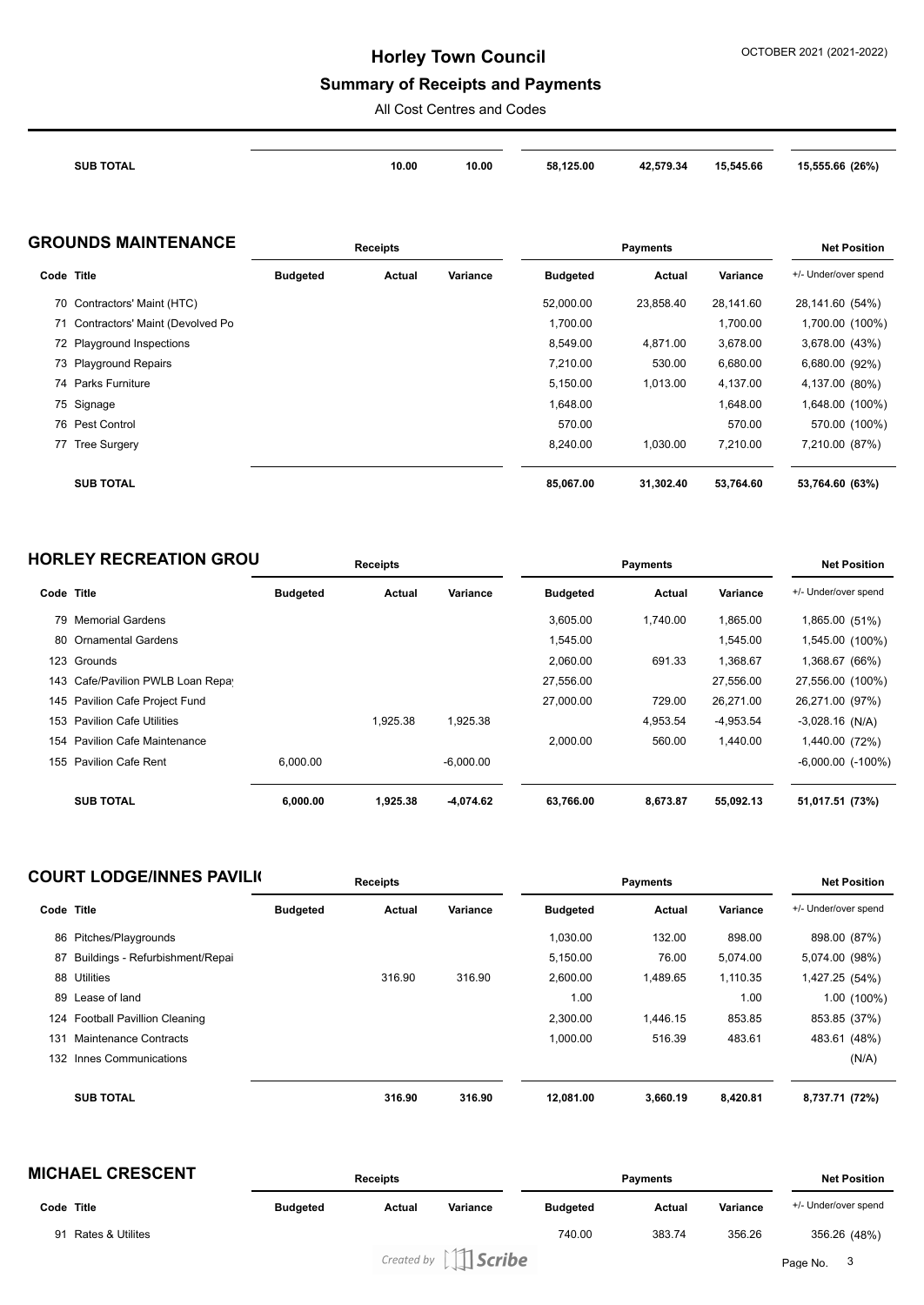#### **Summary of Receipts and Payments**

All Cost Centres and Codes

| 140 Scout Hut Demolition              | (N/A)                               |
|---------------------------------------|-------------------------------------|
| 2,000.00<br>121 Buildings and Grounds | 57.00<br>1,943.00<br>1,943.00 (97%) |

## **EMLYN MEADOWS Receipts Payments Net Position**

|                  | .               |        | .        |                 |        | .        |                      |
|------------------|-----------------|--------|----------|-----------------|--------|----------|----------------------|
| Code Title       | <b>Budgeted</b> | Actual | Variance | <b>Budgeted</b> | Actual | Variance | +/- Under/over spend |
| 95 Grounds       |                 |        |          | 500.00          | 57.00  | 443.00   | 443.00 (88%)         |
| <b>SUB TOTAL</b> |                 |        |          | 500.00          | 57.00  | 443.00   | 443.00 (88%)         |

| <b>ALLOTMENTS</b> |                          |                 | <b>Receipts</b> |          |                 | <b>Payments</b> |             |                          |
|-------------------|--------------------------|-----------------|-----------------|----------|-----------------|-----------------|-------------|--------------------------|
| Code Title        |                          | <b>Budgeted</b> | Actual          | Variance | <b>Budgeted</b> | Actual          | Variance    | +/- Under/over spend     |
|                   | 96 Langshott Maintenance |                 |                 |          | 2,600.00        | 2.167.90        | 432.10      | 432.10 (16%)             |
|                   | 97 Church Rd Maintenance |                 |                 |          | 1,850.00        | 107.68          | 1,742.32    | 1,742.32 (94%)           |
|                   | 98 Church Rd Utilities   |                 |                 |          | 520.00          | 151.83          | 368.17      | 368.17 (70%)             |
|                   | 99 Langshott Utilities   |                 |                 |          | 920.00          | 2.903.69        | $-1,983.69$ | $-1,983.69$ ( $-215\%$ ) |
|                   | <b>SUB TOTAL</b>         |                 |                 |          | 5,890.00        | 5,331.10        | 558.90      | 558.90 (9%)              |

| <b>TOWN CENTRE</b> |                            | <b>Receipts</b> |        |           | <b>Payments</b> |          |          | <b>Net Position</b>  |  |
|--------------------|----------------------------|-----------------|--------|-----------|-----------------|----------|----------|----------------------|--|
| Code Title         |                            | <b>Budgeted</b> | Actual | Variance  | <b>Budgeted</b> | Actual   | Variance | +/- Under/over spend |  |
| 100                | Baskets and planting       | 500.00          |        | $-500.00$ | 8.755.00        | 7.758.25 | 996.75   | 496.75 (5%)          |  |
| 101                | Horley/South & SE in Bloom |                 |        |           | 1.600.00        | 1.433.60 | 166.40   | 166.40 (10%)         |  |
|                    | 102 Christmas              |                 |        |           | 1.957.00        |          | 1.957.00 | 1,957.00 (100%)      |  |
| 150                | Defibrillator maintenance  |                 |        |           |                 |          |          | (N/A)                |  |
|                    | 152 Commercial Hub Support |                 |        |           | 5.000.00        |          | 5.000.00 | 5,000.00 (100%)      |  |
|                    | <b>SUB TOTAL</b>           | 500.00          |        | $-500.00$ | 17.312.00       | 9,191.85 | 8,120.15 | 7,620.15 (42%)       |  |

| <b>SECURITY</b> |                                | <b>Receipts</b> |        |          |                 | <b>Net Position</b> |          |                      |
|-----------------|--------------------------------|-----------------|--------|----------|-----------------|---------------------|----------|----------------------|
|                 | Code Title                     | <b>Budgeted</b> | Actual | Variance | <b>Budgeted</b> | <b>Actual</b>       | Variance | +/- Under/over spend |
|                 | 105 Security Patrols           |                 |        |          | 5,665.00        | 3.662.48            | 2,002.52 | 2,002.52 (35%)       |
|                 | 106 CCTV Installation          |                 |        |          | 2,000.00        |                     | 2,000.00 | 2,000.00 (100%)      |
| 107             | <b>CCTV Maintenance</b>        |                 |        |          | 3,500.00        | 335.00              | 3,165.00 | 3,165.00 (90%)       |
|                 | 108 CCTV Broadband Connections |                 |        |          | 2,000.00        | 663.12              | 1,336.88 | 1,336.88 (66%)       |
| 147             | Alarm Maintenance              |                 |        |          |                 | 75.00               | $-75.00$ | $-75.00$ (N/A)       |
|                 | <b>SUB TOTAL</b>               |                 |        |          | 13.165.00       | 4.735.60            | 8.429.40 | 8,429.40 (64%)       |